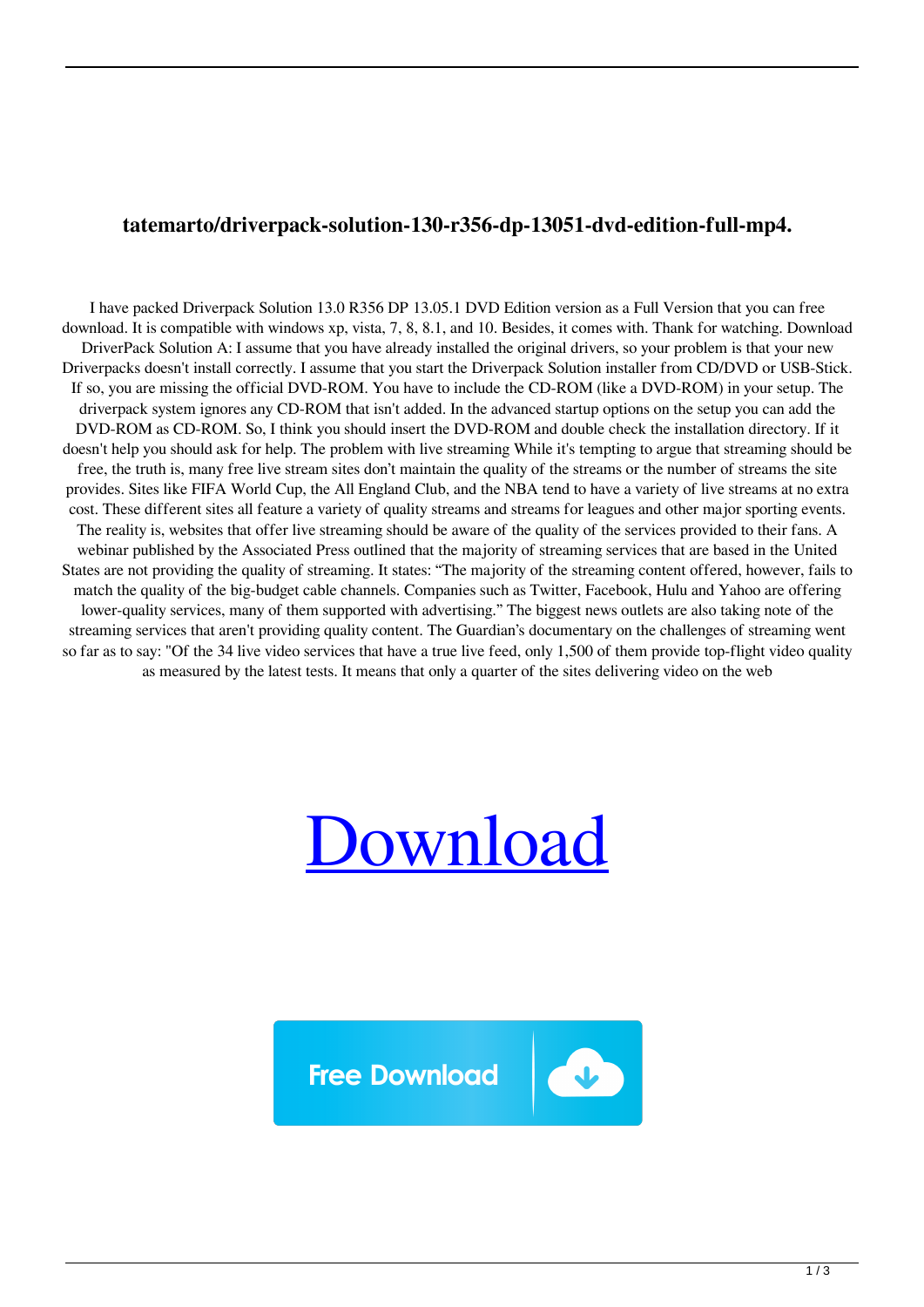[기기기기기기기기기기기] [기기기] [기기기] 去去,也要值得去, 用來! 為什麼不去,這個演示就 PRPPPPPPPPP"DriverPack Solution 13.0 R356 DP 13.05.1 DVD Edition Full [기기기기기기기기기기] [기기] [기기] [기기]] 2222222. 222 2222222222 PPPPPPPPPP"DriverPack Solution 13.0 R356 DP 13.05.1 DVD Edition DriverPack Solution 13.0 R356 DP 13.05.1 DVD Edition Full Versionl. it's the new and improved version) h i g h e s t r a n k s :') #1 covermaker. DriverPack Solution 13.0 R356 DP 13.05.1 DVD